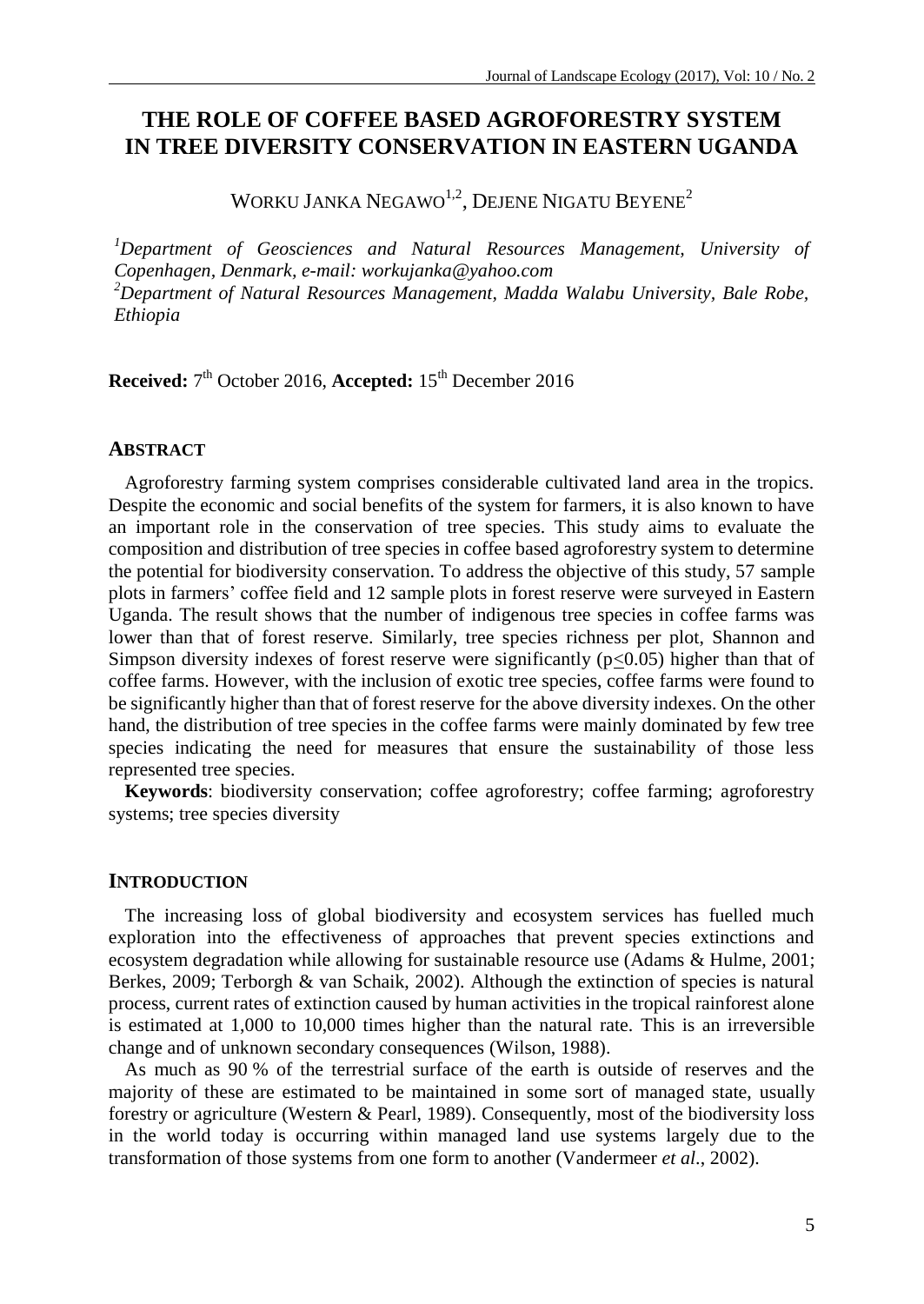Among major land use systems in the tropics, agroforestry technique is an important land use types by smallholder producers (Acharya, 2006; DeClerck *et al*., 2010; Schroth *et al.,* 2004). In addition to enhancing the productivity of agricultural land, agroforestry systems have significant role in biological diversity conservation. Studies show that in humid tropical landscapes, coffee agroforestry system has a comparable conservation value to natural forests (Bhagwat *et al.*, 2008; Perfecto *et al*., 1996; Donald, 2004; Klein *et al*., 2008). For example, varies studies on coffee agroforestry technique reported multiple functions of the system in conserving regional native tree species, provision of habitat for other species, as biological corridor between protected areas and alleviating resource-use pressure on conservation areas (McNeely & Schroth, 2006; Bhagwat *et al*., 2008; Schroth *et al.,* 2004). The role of coffee agroforestry system in delivering the above functions depends largely on the tree component of the farm.

In the highlands of eastern Uganda, smallholder farmers have been increasingly growing coffee on their farm lands since the introduction of *Coffee arabica* in the area as of early 1950s. Coffee plants are mostly grown under the shade of trees and banana plants in the area. The tree component of the farms usually comprises a variety of tree species that were either planted by farmers or established through natural regeneration. It seems that the coffee agroforestry systems of this area have also a considerable contribution towards tree diversity conservation similar to other coffee producing regions of the world. To realize the conservation role of this farming system and ensure its sustainability, however, deeper knowledge on the level of tree diversity that exists in the coffee farms has significant importance. This study was therefore conducted to explore the composition and species diversity of shade trees in coffee farms.

### **MATERIALS AND METHODS**

#### **Description of the study area**

The study site is located in Eastern Uganda in the districts of Sironko and Mbale. The geographic coordinate of the study area lies at  $1^{\circ}6'N$  and  $34^{\circ}17'E$  at a distance of 220 km from Kampala. The area is mainly inhabited by smallholder farming communities. Coffee-banana mixed agroforestry system is the major type of crop grown in this area. The production of coffee was started in the early 1950s according to local farmers.

Apart from settlement and farm lands, there is also a forest reserve on the boarder of the two districts and this reserve is called Namatale National Forest Reserve. The forest reserve is surrounded by small holder coffee farms except on the north side where it borders with Mount Elgon National park. According to National Forestry Authority of Uganda (NFA), the area of this forest reserve is estimated at 746 ha.

The study area has a mean annual rainfall of  $1500 \text{ mm}$  and mean temperature of  $28^{\circ}\text{C}$ . The main rainy season extends from March to July with August and September receiving lower amount of rainfall (Mbale District Local Government, 2010). The topography of the study area comprises undulating landscapes. The altitude ranges from 1350m to 1500m above sea level. The soil is predominantly sandy clay loam soil based on USDA soil classification system (Sironko District Local Government, 2010).

#### **Sampling Design**

To establish sample plots in the coffee farms, major coffee growing villages were first identified on the boundaries of the forest reserve. In order to identify these villages, two focus group discussions consisting of 7 and 9 individuals from the local farmers and village chiefs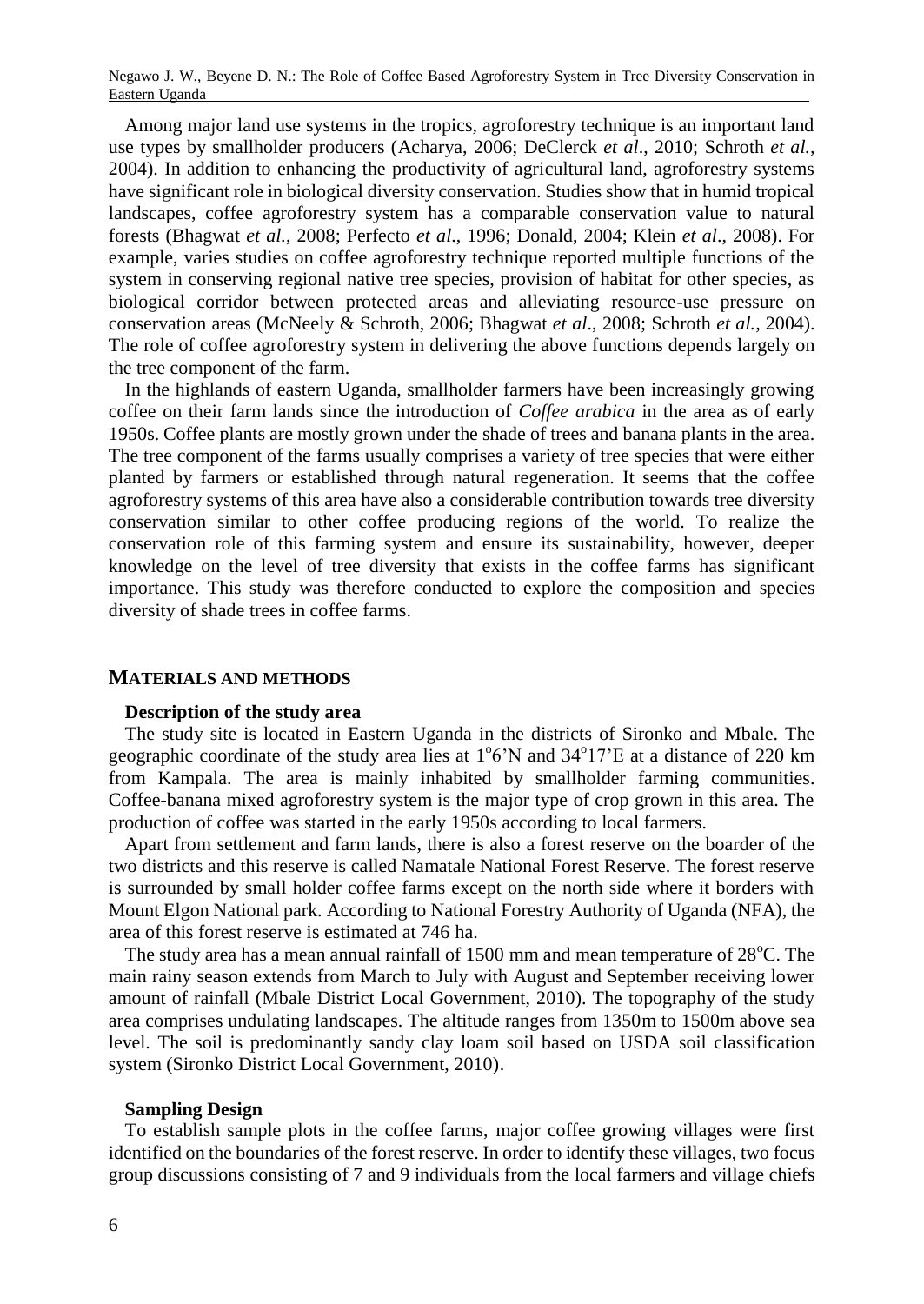were conducted in both districts. Following the group discussion, nine coffee growing villages that boarder with the forest reserve were selected for the study. Among these villages, six of them were in Sironko district and the remaining three villages were in Mbale district (Table 1).

| <b>Village names</b> | <b>District</b> | Number of plots |
|----------------------|-----------------|-----------------|
| <b>Bujibedi</b>      | Sironko         | 4               |
| Kibo                 | Sironko         | 6               |
| Majenga              | Sironko         | 3               |
| <b>Bumalunda</b>     | Sironko         | 15              |
| <b>Bumungaswe</b>    | Sironko         | 4               |
| Bubalinganga         | Sironko         | 5               |
| <b>Bumudoma</b>      | Mbale           | 6               |
| <b>Bumoteka</b>      | Mbale           | 8               |
| Mayenze              | Mbale           | 6               |
| <b>Total</b>         | 2               | 57              |

**Table 1: Name of villages involved in the study and number of sampled plots**

To establish sampling plots in coffee farms, transect lines were laid at a distance of 100m from each other across the villages and coffee farms. A number of transects were then randomly selected from these transects. On the randomly selected transect lines points were systematically marked at 50 m interval (Fig. 1). From the marked points, 57 points were randomly selected for all the villages combined. Sampling plots of 20m x 25m were established at each selected points for tree parameter measurements. On the other hand, sample plots for the forest reserve were randomly selected using GPS points marked on the map of the forest reserve. The sampling plot size for the forest reserve was similar to that of coffee farms. But the number of the sample plot for the forest reserve was 12. The reason for the lesser sampling plots in the forest reserve was due to the area of the forest reserve which is much smaller as compared to the area of coffee farms studied.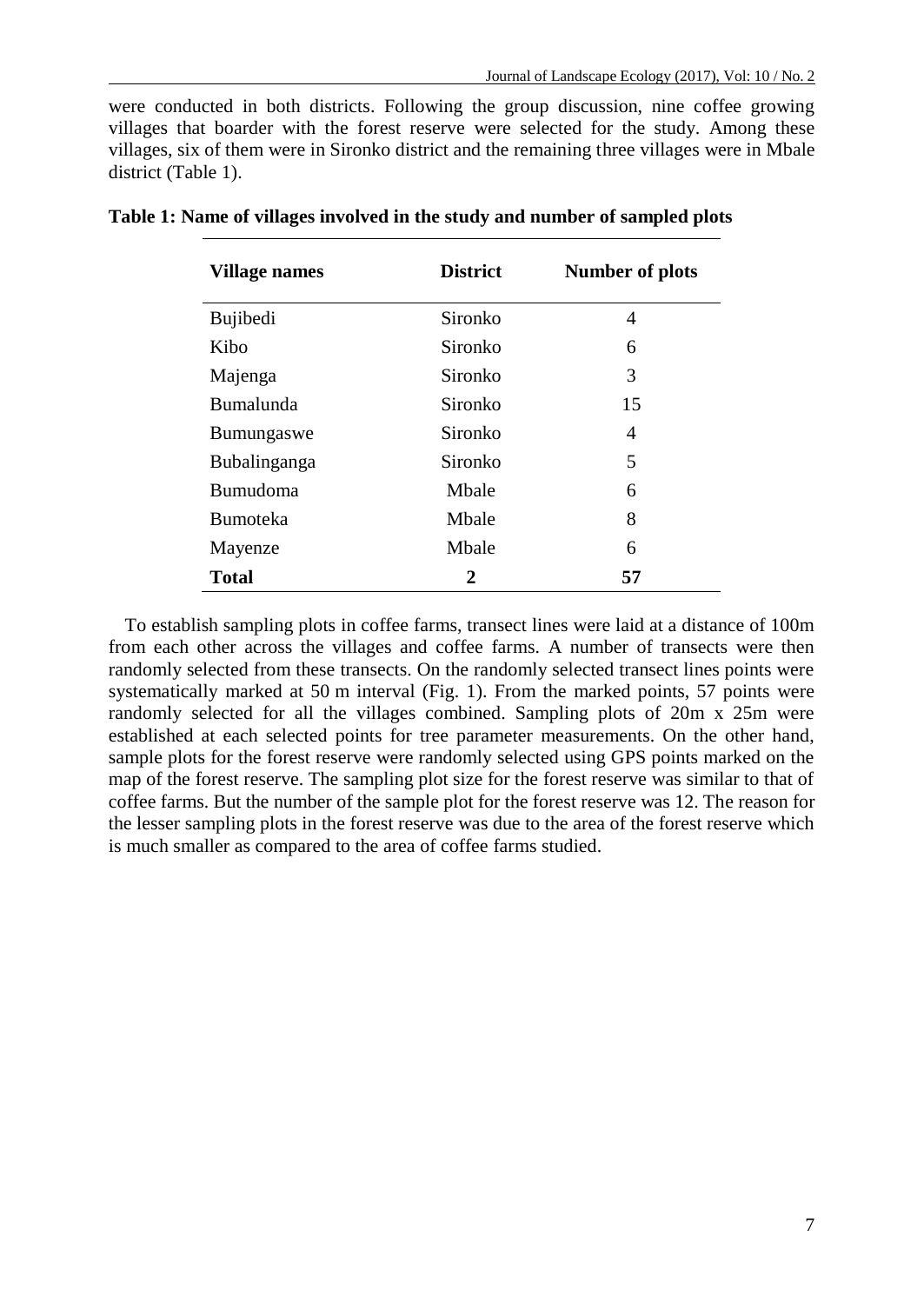



### **Data collection**

A total of 69 sample plots, 57 in coffee farms and 12 in forest reserve, were surveyed for tree parameters. Trees with height greater than 2 m were measured for diameter at breast height (DBH) and crown width. These trees represent the majority of trees that provide shade for coffee. The crown measurement of individual trees was done two times perpendicular to each other and the average of these was taken for further analysis. The number and names of tree species with height greater than 0.5m in each plot were also recorded for species diversity analysis.

For all the recorded trees, a specimen was collected and its local name was identified on the field with the help of farmers and Namatale Forest Reserve rangers. The specimens were identified following the botanical book of Katende *et al.* (1995) and also by the support of botanists at the NFA and National Forestry Resources Research Institute of Uganda (NaFORRI).

### **Data Analysis**

The structure of shade trees were analysed based on tree density, crown area and importance value index (IVI). The means of tree density and crown area were calculated per unit hectare of farm land. Whereas, IVI was calculated as the sum average of relative dominance (RD), relative abundance (RA) and relative frequency (RF) of each tree species.

IVI  $(\% ) = (RD + RA + RF)/3$ 

According to Curtis and McIntosh (1950) the above terms are defined as follows:

*Relative dominance* for a given species is the ratio of the total basal area of a given species to the total basal areas of all species together in per cent. Whereas, *relative abundance (density)* is the ratio of the number of stems of individual species to the total number of stems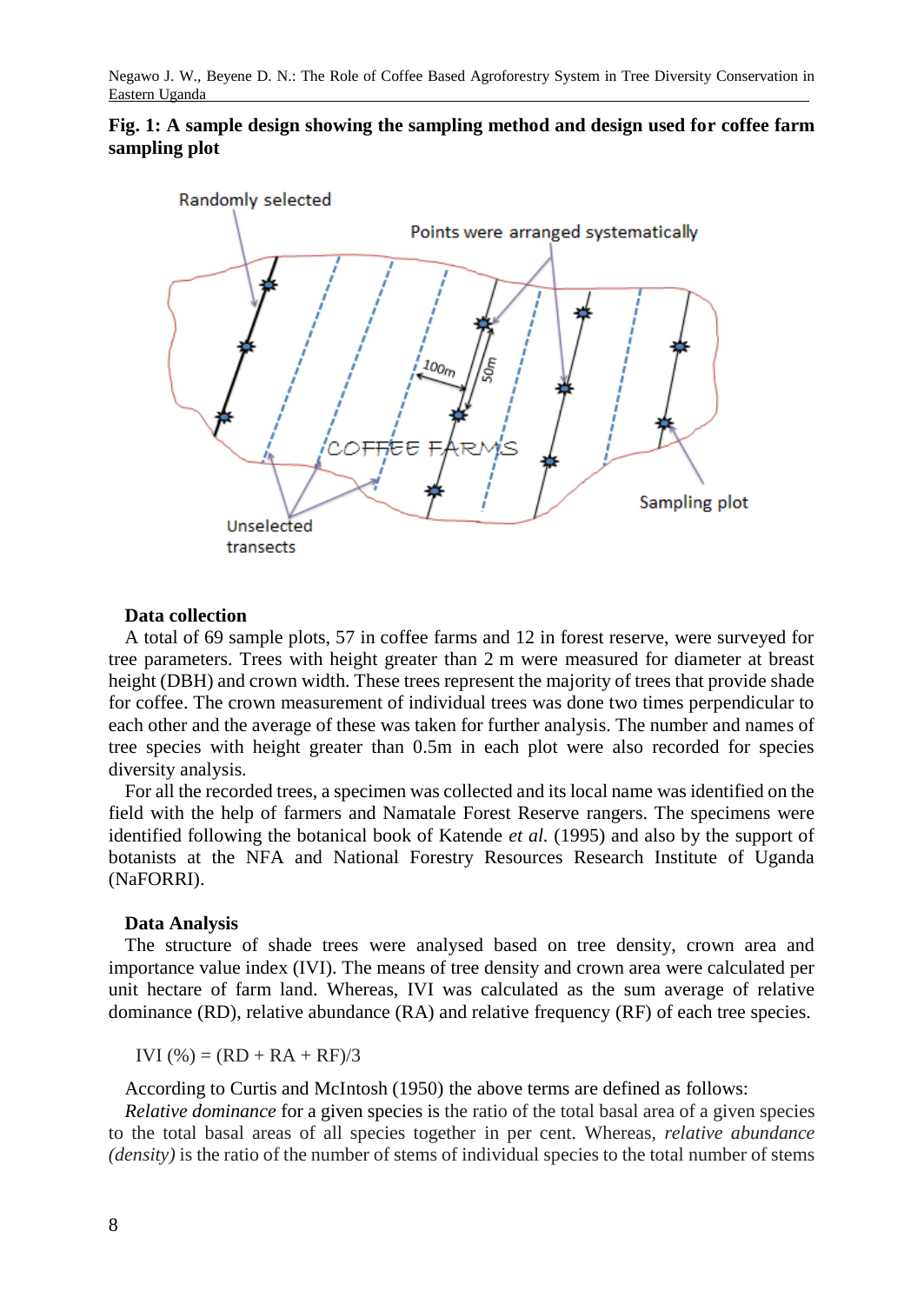of all species (in percent). And finally, *relative frequency* is the frequency of a given species as compared to the total frequencies of all the species combined (in per cent).

For the quantitative analysis of tree species in the two land use types, a number of diversity indexes were employed. Species diversity indexes commonly applied for species distribution analyses include Shannon, Simpson, species richness and Sorenson indexes. Shannon (using natural logarithms) and Simpson indexes (the reciprocal form) were computed using EstimateS 8.2 (Colwell, 2006). The result of EstimateS 8.2 for the two indexes were then run in SPSS 16.0 by using independent samples t-test to check if the mean indexes of the two land use types were significantly different from each other. Similarly, species richness (R) per plot of coffee farms and forest reserve was run in SPSS 16.0 using independent samples t-test to see if the means of species per plot for the sites were significantly different from each other.

On the other hand, the index of similarity among tree species of coffee farms and forest reserve was calculated using Sorensen index (S) as follows:

 $S = 2C/(S_1+S_2)$ 

Where,  $S_1$  and  $S_2$  are the number of species in each land use type; C is the total number of species shared by the coffee farms and the forest (Sorensen, 1948).

Shannon and Simpson indexes take the evenness of individuals into account in an area. However, species richness (R) does not take the distribution of species in to consideration. Species richness is the most sensitive to rare species whereas Simpson diversity is the least with Shannon diversity with an intermediate sensitivity (Colwell, 2006).

The total number of tree species observed  $(S_{obs}$  Mao Tau) with 95 % lower and upper bound confidence intervals were computed from the species data of coffee farms and forest reserve by the use of EstimateS 8.2 (Colwell, 2006). Mao Tau is a mathematical equation (estimator) that provides the species frequency counts (Colwell *et al* 2012). Following this, individual-based rarefaction curves were plotted to see if the confidence intervals overlap or not so as to get a conservative statistical difference in species richness between the two land use types. Furthermore, sample plot-based rarefaction curves were also drawn to know whether the species accumulation curves reach an asymptote. It can be assumed that the total number of species in an area is basically observed when the species accumulation curve reaches asymptote. Sample plot-based rarefaction curves also provide information on the density of species observed (Colwell *et al*., 2012; Gotelli & Colwell, 2001).

### **RESULT**

#### **Overview of Coffee Production System**

Coffee agroforestry system is the main agricultural practice system in the study area. According to local farmers, coffee production was introduced into the area in the early 1950s. Prior to the start of coffee production, most current coffee farms (ca. 74 % by the number of farm plots) were under banana plantation (*Musa* spp.). Even in the present time, banana is the most common grown crop with coffee plants. On average, the density of banana plant in coffee farm plot is about 395 plants per hectare and that of coffee is about 2,000 plants per hectare. In addition to banana, farmers also grow various tree species and crops intercropped with coffee. Tree species such as *Cordia africana*, *Albizia gummifera*, *Artocarpus heterophyllus* and crops like maize and beans are usually grown with coffee (Fig. 2).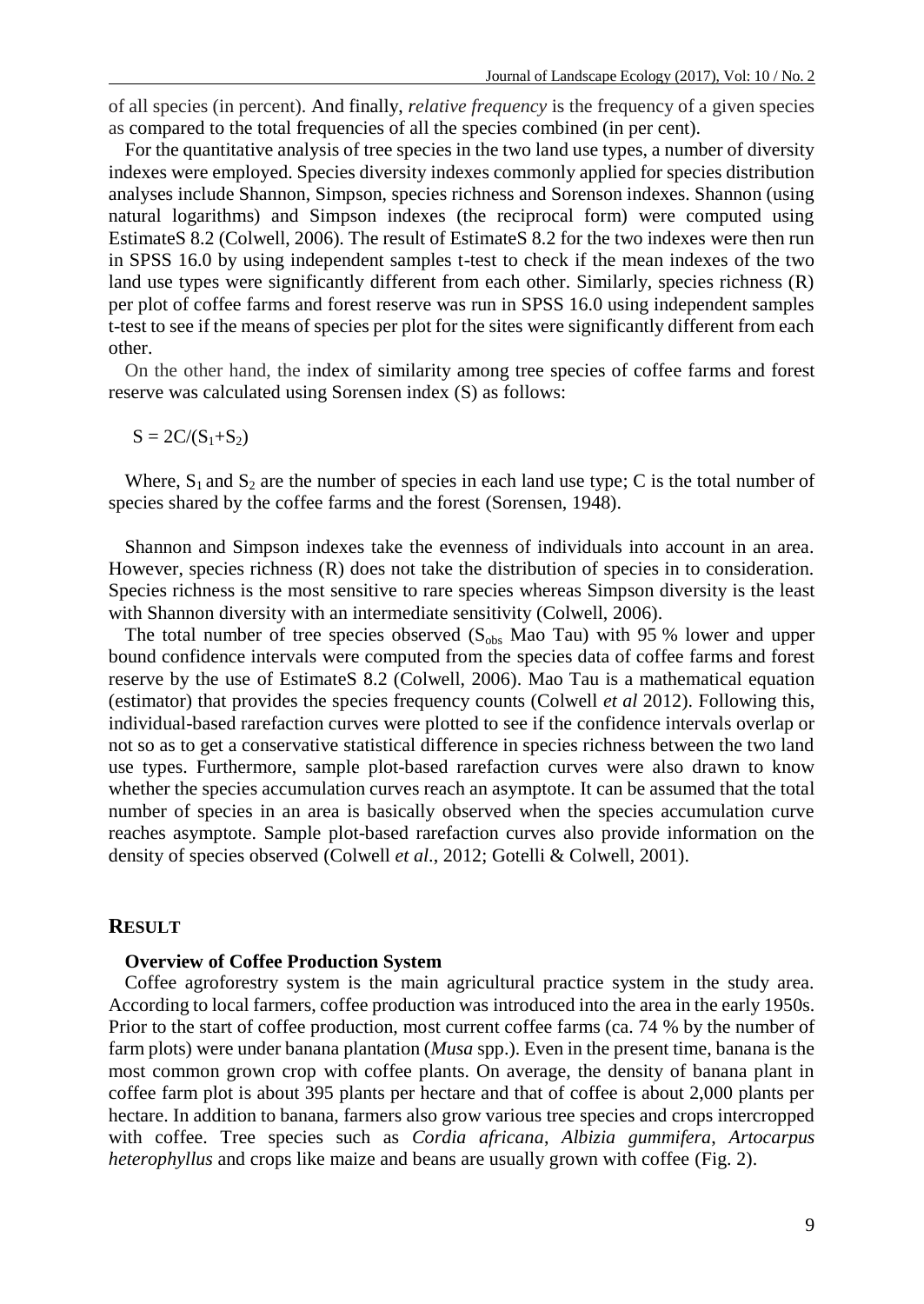### **Fig. 2: Typical coffee agroforestry system of the study area (Bubalinganga village)**



### **STRUCTURE OF SHADE TREES**

### **Density of Shade Trees**

The average tree density (height  $> 2m$ ) of studied coffee farms were 116 individuals per hectare. In total 50 species of trees and shrubs were observed to be managed by farmers in coffee farms. From these, 42 tree species were higher than 2 m in height. The most abundant species among all shade tree species was *Cordia africana* (26 trees per ha) followed by *Markhamia lutea* and *Cordia millenii* with 12 and 9 trees per hectare, respectively (Fig. 3).



**Fig. 3: Average density of most abundant shade tree species in coffee farms**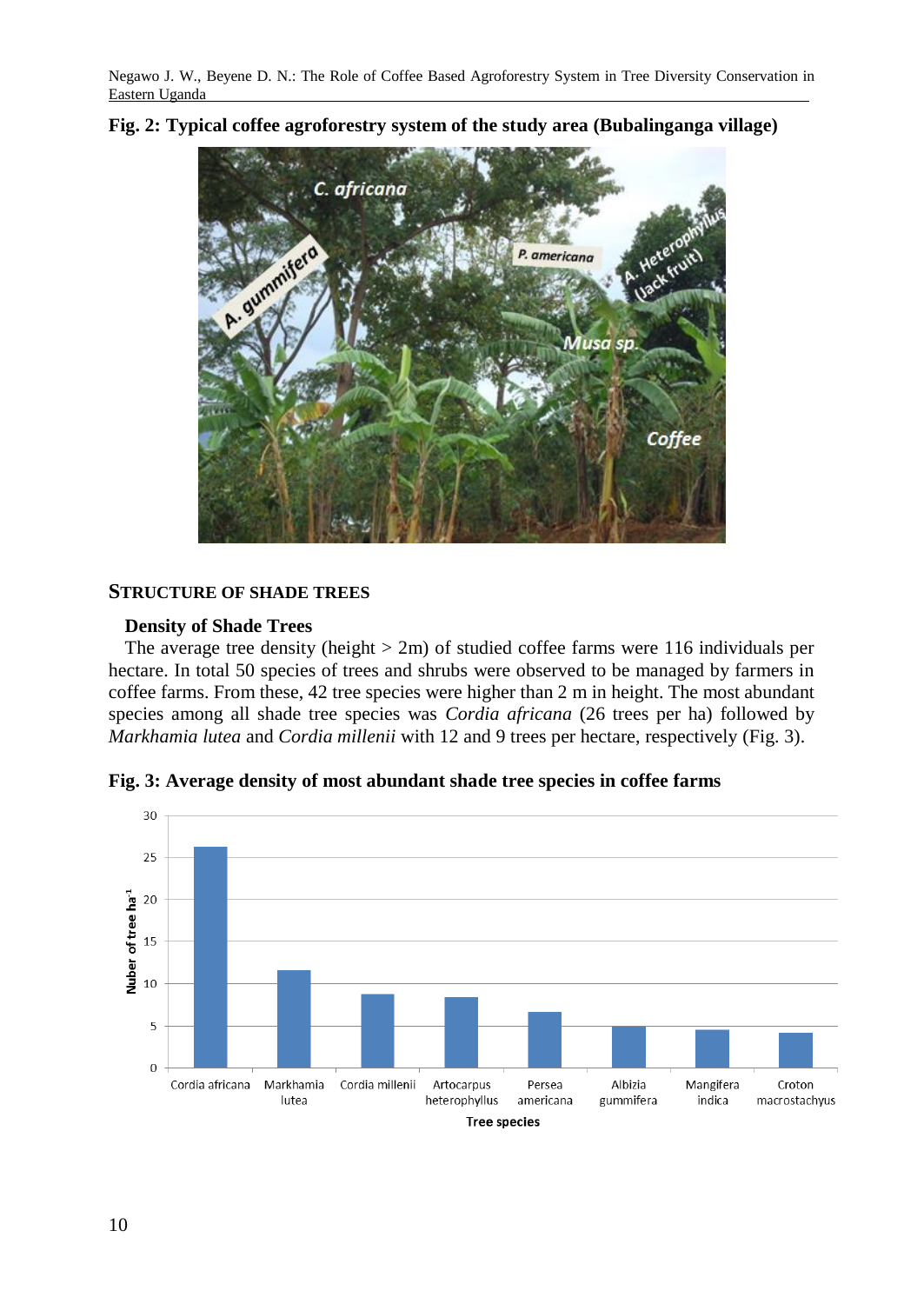## **Shade Tree Crown Area**

The crown area of tree species (with height  $> 2$  m) was about 21 % of the total coffee farm area. From the total of 42 canopy tree and shrub species, the major proportion of crown cover was contributed by only three species. *C. africana*, *C. millenii* and *A. gummifera* were the dominant crown species with about 68 % of the total tree species crown cover area (Fig. 4). These species were also dominant species for basal area. In general, 89 % of shade cover was provided by only 9 tree species despite the large number of tree species grown in coffee farms.



## **Fig. 4: Dominant crown tree species**

# **IMPORTANCE VALUE INDEX**

Importance value index (IVI) of a species is a parameter to measure species overall relative dominance in an area. The most dominant species in the coffee farming system of the study area was *C. africana* with an IVI of 20% followed by *M. lutea, C. millenii, A. heterophyllus and A. Gummifera* (Fig. 5). About 77 % of IVI of tree and shrub species in coffee farms was contributed by 12 species out of a total 50.

**Fig. 5: Dominant tree species according to Importance Value Index (IVI) in coffee farms**

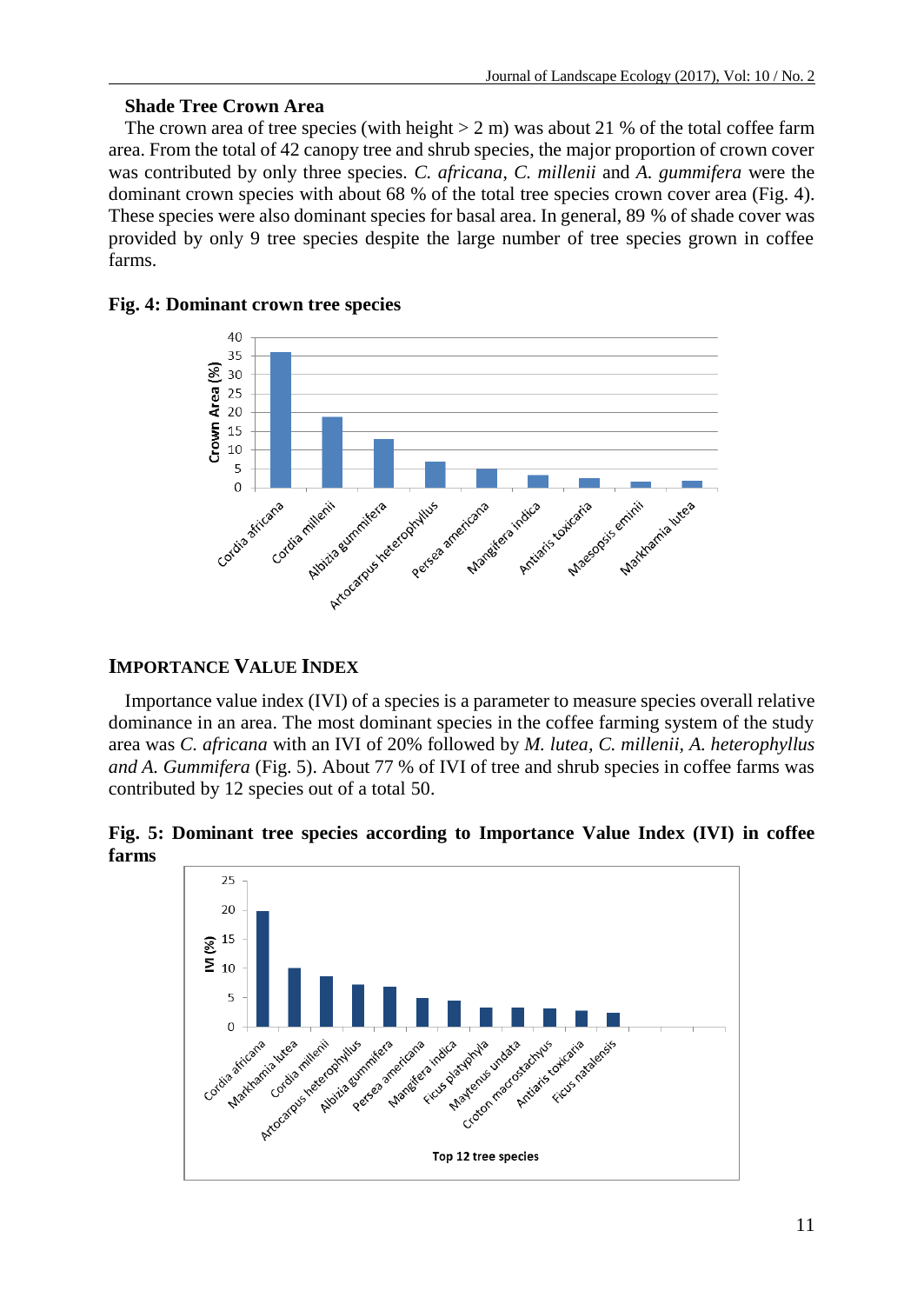### **Tree Species Composition of the Forest Reserve**

The forest stand of Namatale National Forest Reserve comprises a mix of different tree species with scattered mature trees. The forest stand shows an evidence of degradation such as incidences of forest fire and illegal logging as it was observed during the data collection. The most abundant tree species include *Vernonia auriculifera* (relative density of 28 %), *Maesa lanceolate* (9 %) and *Blighia unijugata* (8 %). Similarly*, V. auriculifera* and *M. Lanceolate* are the most frequent tree species with 7 % relative frequency (Fig. 6). These two tree species are mostly abundant in degraded areas and on the edges of the forest. In general, 10 tree species from the total of 39 tree species made up 75 % of the total stem number (relative density).



**Fig. 6: Relative density and relative frequency of the top 10 tree species**

### **Comparison of Tree Species Composition in the Two Land Uses**

A total of 63 tree and shrub species were recorded in the coffee farms and Namatale forest reserve. Among these species 7 were shrubs. Fifty (50) tree and shrub species were recorded in coffee farms alone. On the other hand, the number of species observed in the forest reserve was 39. A total of 1,433 individuals including seedlings, saplings, mature trees/shrubs and stumps were recorded in the coffee farms and forest reserve sampling plots.

From the total tree and shrub species encountered in both land use types, 46 species were indigenous to Uganda and 16 of them were exotic with one unidentified. All the 16 exotic species were recorded in coffee farms. This makes about one third of the total tree species in coffee farms. However, three of these species were also observed in the forest reserve. Sorenson index of similarity indicates that the two land use types were similar by about 56 % of their species composition.

Moraceae and euphorbiaceae families were the most common species in the two land use types. The most frequent tree species in coffee farms include *C. Africana*, *M. lutea*, *A. heterophyllus*, *P. Americana*, *M. indica*, *C. millenii* and *A. gummifera*. These seven (7) tree species were encountered in at least one third of the coffee farms surveyed. Whereas, in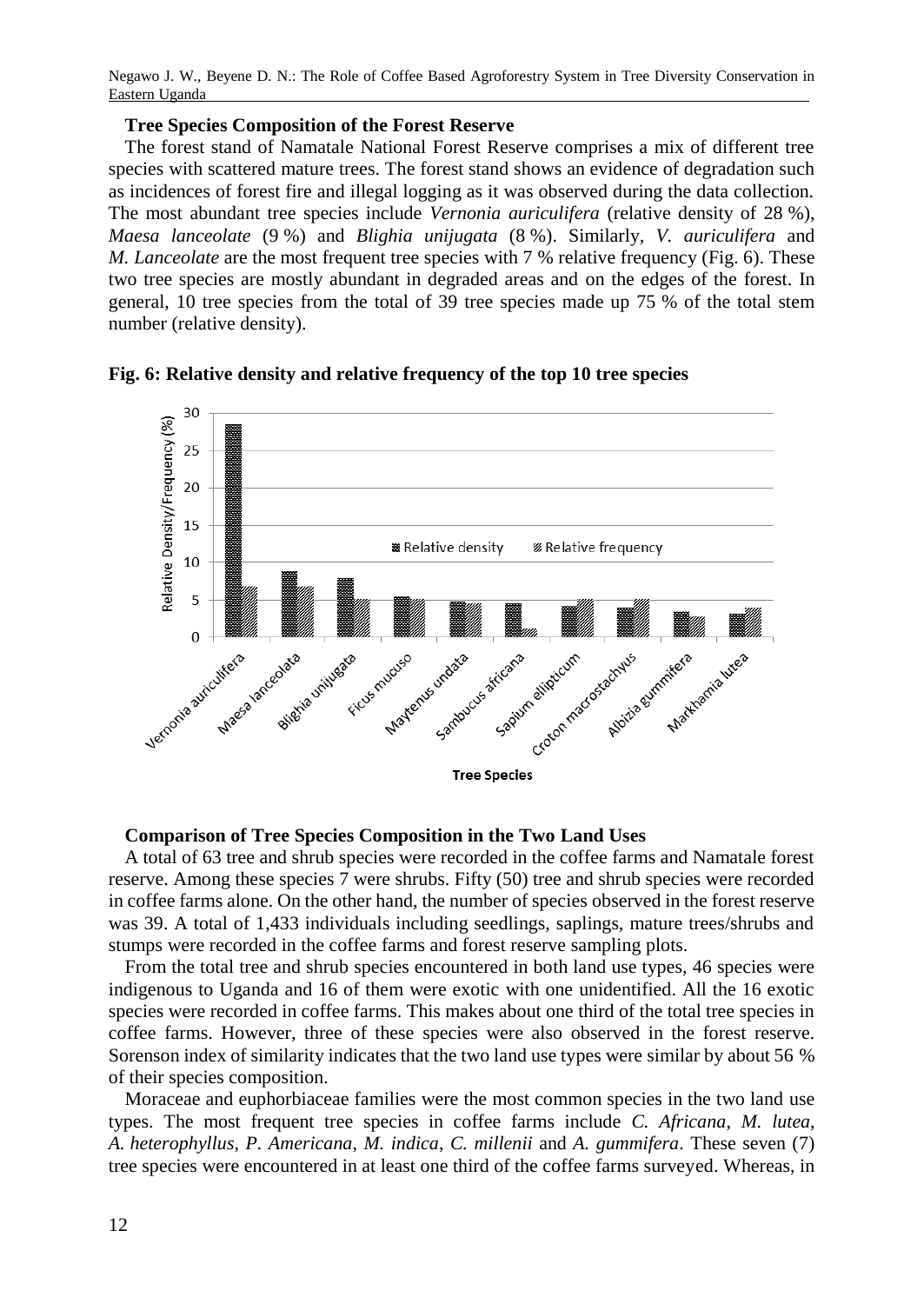the forest reserve 22 tree and shrub species were observed in at least one third of the sample plots. *M. lanceolata* and *V. auriculifera* were found in all plots of the forest reserve with exceptionally higher density.

The tree species richness  $(R)$  per plot of the forest reserve  $(R=14.6)$  was significantly higher ( $p<0.05$ ) than that of coffee farms ( $R=5.7$ ) implying the greater tree species richness of the forest reserve (Table 2).

Similarly, Simpson and Shannon indexes of diversity also show significant differences  $(p<0.05)$  in tree species composition. Coffee farms revealed higher tree species diversity than the forest reserve based on these indexes (Table 2). On the other hand, these diversity indexes were also analysed for both sites without exotic tree species. In this case, the reverse of the above condition was observed. Both Shannon and Simpson diversity indexes of the forest reserve were found to be significantly higher than that of coffee farms. These exotic trees were planted by farmers mainly for their fruits.

| Parameters                                        | Coffee farm        | <b>Forest Reserve</b> |
|---------------------------------------------------|--------------------|-----------------------|
| Number of sample plots                            | 57                 | 12                    |
| Surveyed area (ha)                                | 2.85               | $0.6^{\circ}$         |
| Total number of species recorded                  | 50                 | 39                    |
| Average tree species richness $(R)$               | 5.7 <sup>a</sup>   | $14.6^{b}$            |
| Inverse Simpson index                             | $11.87^{\text{a}}$ | $8.91^{b}$            |
| Inverse Simpson index without exotic<br>species   | 6.99 <sup>a</sup>  | $8.27^{b}$            |
| Shannon diversity index                           | $2.83^{a}$         | $2.59^{b}$            |
| Shannon diversity index without<br>exotic species | $2.36^{\circ}$     | $2.53^{b}$            |
| Sorenson similarity index                         |                    | 0.56                  |

### **Table 2: Characteristics of tree species in coffee farms and forest reserve**

*Mean indexes followed by different letters across rows were significantly different according to independent-samples t-test (p* $\leq$ 0.05).

The individual-based rarefaction curves show that tree species richness in coffee farms does not significantly exceed the richness of forest reserve for sample sizes between 1 and 300 individuals conservatively based on overlapping confidence intervals of 95 %. However, it is clearly evident that the species richness of coffee farms was higher than that of forest reserve as the curve for coffee farms situated above that of forest reserve (Fig. 7, a).

On the other hand, sample-based rarefaction curves showed faster accumulation of species in the forest reserve than that of coffee farms (Fig. 7, b). This indicates that the density of species per sample plot for the forest reserve was higher than that of coffee farms.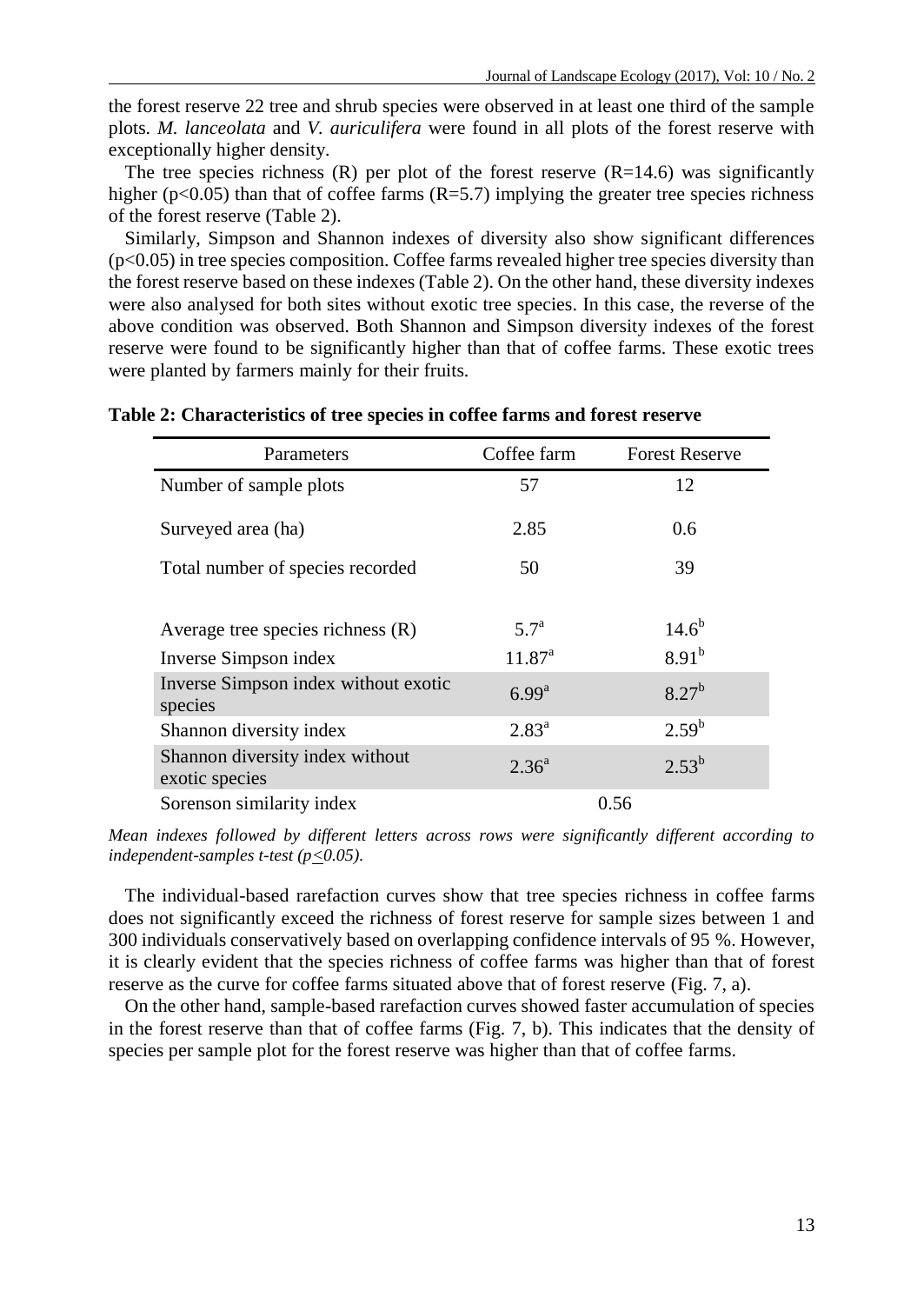



**b) sample plot-based with 95% upper and lower bound confidence intervals (Mao Tau).**



### **DISCUSSION**

#### **Tree composition of coffee farms**

The result shows that the shade trees in coffee agroforestry system of the study area were an important feature of coffee production system and have continuous distribution across coffee farms. However, the characteristics of the shade trees differ in a number of ways in terms of tree density, stem diameter and crown width among the tree species.

The average density of 116 trees per ha in the coffee farms of the study area appears to be lower than the values reported for other coffee growing regions (Correia *et a*l., 2010; Lopez-Gomez *et al*., 2008; Peeters *et al*., 2003). However, a comparable shade tree density of 100 to 150 trees per hectare was also reported in the Andean mountain of Venezuela (Escalante, 1985). A likely reason for the lower number of trees in the present study could be due to the high density of banana plant in the coffee farms. Moreover, intercropping of multiple annual crops with coffee could also be another reason for the lower density of shade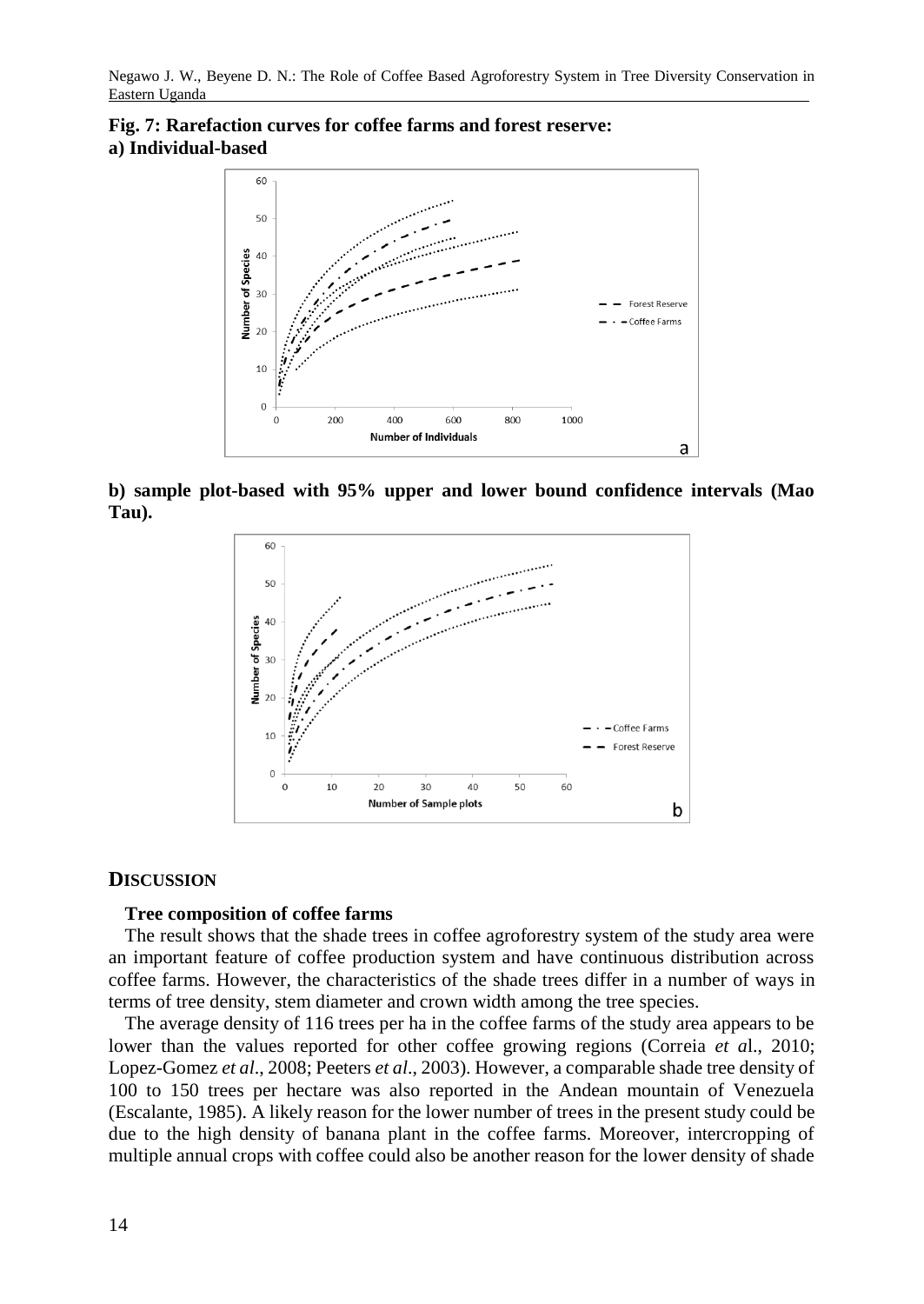trees. The lower density of trees creates free space for other crops growing under coffee plants.

The tree crown cover of 21 % in the coffee farms also found to be lower than the recommended optimal shade cover range for coffee plants in other tropical regions. In Mexico, Soto-Pinto *et al*. (2000) observed that shade cover of 23 to 38 % had a positive effect on coffee yields. Similarly, in Costa Rica the best yield was recorded under shade cover of 40 % (Muschler, 1997). It appears that the low tree density in coffee farms is the major contributor for the low shade cover.

The importance value index shows the dominance of only few shade tree species in the coffee farms. The high IVI value of these tree species seems to relate to the farmers' conscious management of shade trees for its various benefits. This has an implication on the conservation efforts need to be made for the less beneficial and rare species.

### **Tree diversity in the coffee farms and forest reserve**

This study revealed that considerable number of tree species are being managed and conserved in coffee farms. However, as compared to coffee farms in other regions the number of tree species observed in the study area appears to be lower. For example, in Veracruz, Mexico, the species richness of studied coffee farms reach up to 107 (Lopez-Gomez *et al*., 2008). Similarly, ninety four (94) mature tree species (DBH>10cm) were recorded in Geuinean coffee farms (Correia *et al*., 2010). On the other hand, Bandeira *et al*. (2005) reported 45 tree species which is comparable to the result of the present study. The difference in species richness could probably emanate from the differences in farm management and regional plant species pool variation (Williams-Linera, 2002).

Notably, in this study the number of tree and shrub species in coffee farms was higher than that of the forest reserve. Likewise, a study by Lopez-Gomez *et al.* (2008) found similar result where they recorded 107 tree species in coffee farms against only 62 tree species in forests. On the other hand, tree species diversity was found to be higher in forests than in coffee farms in other studies (Correia *et a*l., 2010; Williams-Linera *et al*., 2005 cited in Lopez-Gomez *et al*., 2008). A likely reason for the fewer number of tree species in the forest reserve in the present study could be attributed to the fewer sample areas surveyed in the forest reserve relative to coffee farms. Moreover, the high number of exotic species observed in coffee farms could also be another contributing factor for the result as the possibility of those species to grow in forest is too low.

The forest reserve shows significantly higher species richness  $(p<0.05)$  than coffee farms. Whereas, Simpson and Shannon indexes of diversity for coffee farms were significantly (p<0.05) higher than that of forest reserve. However, similar analysis of species diversity without exotic species revealed the opposite of this result (Table 2). By excluding exotic trees, Shannon and Simpson diversity indexes of coffee farms were significantly lower  $(p<0.05)$  than that of forest reserve.

From the individual-based rarefaction curves it appears that coffee farms have relatively higher species richness than forest reserve. On the other hand, sample plot-based rarefaction curves indicate higher species density in the forest reserve. The species rarefaction curves of both sites show that the curves are far from reaching asymptote indicating more sample plots needs to be observed to estimate the total number of species in both land uses.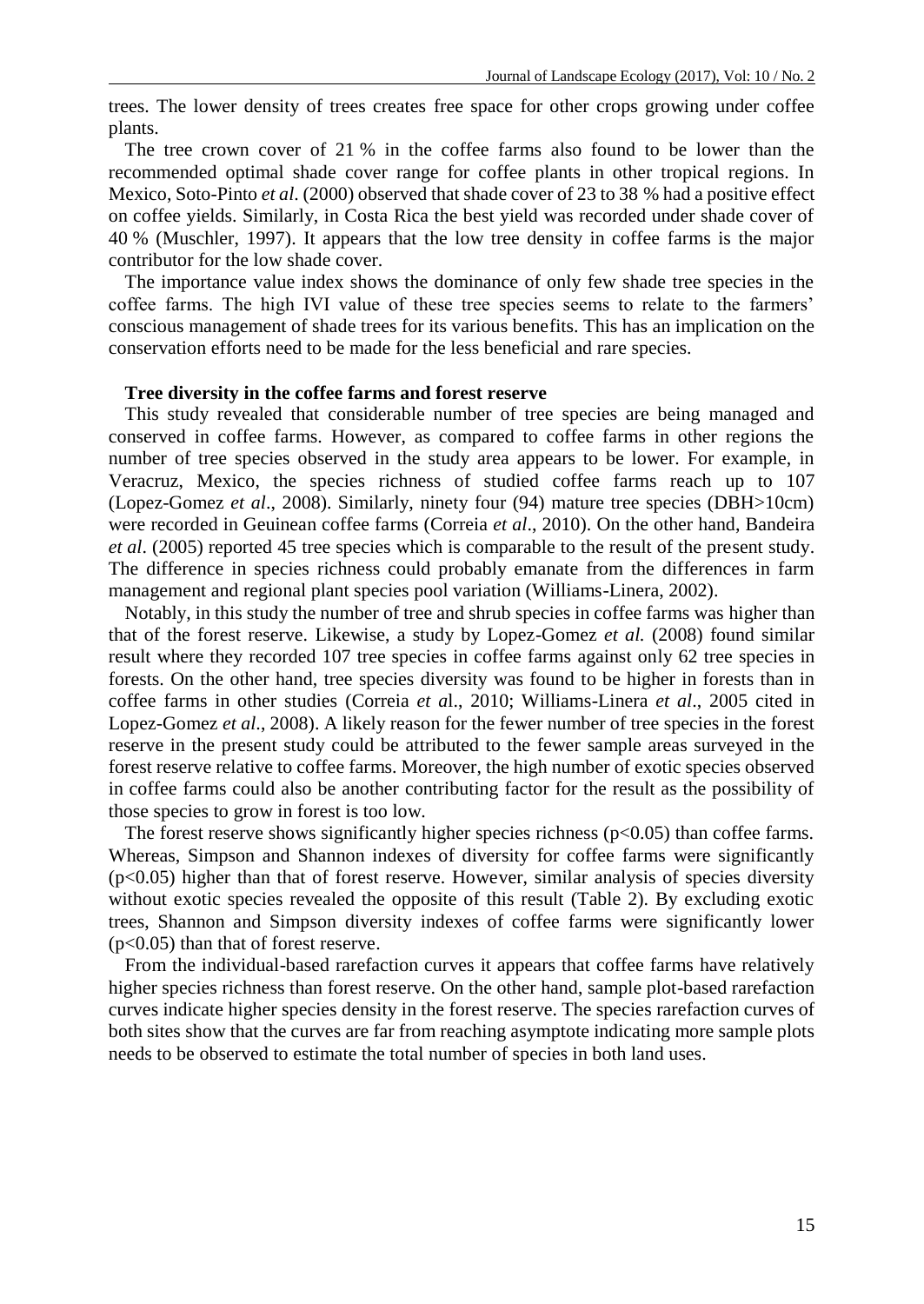### **CONCLUSION**

Coffee farms of the study area comprise various tree species as integral part of the farming system. An analysis of the composition of tree species shows the dominance of few tree species in the farms.

The diversity of tree species in coffee farms was reasonably comparable to that of the forest reserve. Species richness per plot was significantly higher ( $p \le 0.05$ ) for the forest reserve than the coffee farms. However, Shannon and Simpson diversity indexes showed that species diversity of the forest reserve was significantly lower ( $p<0.05$ ) than that of coffee farms when exotic trees included. But the diversity indexes of forest reserve significantly exceeded that of coffee farms without exotic species. On the other hand, individual-based and sample-based rarefaction curves did not show consistent differences in species richness and density between the two sites showing a comparable species richness of the two sites. In general, the diversity of tree species observed in this study reinforces the findings of other researchers which acknowledge the comparable conservation potential of coffee agroforestry system with natural forests.

## **ACKNOWLEDGMENT**

Our genuine gratitude goes to Prof. Anders Ræbild and Dr. Richard Asare of the University of Copenhagen for their guidance in the entirety of this study. We are also grateful to the staffs at IITA Uganda, NaFORRI, NFA Mbale Rangers Branch, Sironko and Mbale districts government offices for their unlimited support. Our special thanks also go to Dr. Kato Stonewall and Mr. Wamboga Umar for their hospitality and guidance during the field works.

## **REFERENCES**

Acharya, K.P., (2006). Linking trees on farms with biodiversity conservation in subsistence farming systems in Nepal. *Biodivers. And Conserv*., 15: 631–646. DOI: 10.1007/s10531-005-2091-7.

Adams, W.M. & Hulme, D., (2001). If community conservation is the answer in Africa, what is the question? *Oryx*, 35,193–200. DOI:10.1046/j.1365-3008.2001.00183.x.

Bandeira, F.P., Martorell, C., Meave, J.A. & Caballero, J., (2005). The role of rustic coffee plantations in the conservation of wild tree diversity in the Chinantec region of Mexico. *Biodiversity Conservation*, 14, 1225–1240. DOI: 10.1007/s10531-004-7843-2.

Berkes, F., (2009). Community conserved areas: policy issues in historic and contemporary context. *Conservation Letters*, 2,19–24. DOI: 10.1111/j.1755-263X.2008.00040.x.

Bhagwat, S.A., Willis, K.J., Birks, H.J.B. & Whittaker, R.J., (2008). Agroforestry: a refuge for tropical biodiversity? *Trends in ecology and evolution*, 23, 261-67. DOI: 10.1016/j.tree.2008.01.005.

Colwell, R.K., Chao, A., Gotelli, N.J., Lin, S., Mao, C.X., Chazdon, R.L. &Longino, J.T., (2012). Models and estimators linking individual-based and sample-based rarefaction, extrapolation and comparison of assemblages. *Journal of Plant Ecology*, 5,3-21. DOI: 10.1093/jpe/rtr044.

Colwell, R.K., (2006, July). *EstimateS: Statistical estimation of species richness and shared species from samples*. Version 8. Retrieved July 10, 2012 from http://purl.oclc.org/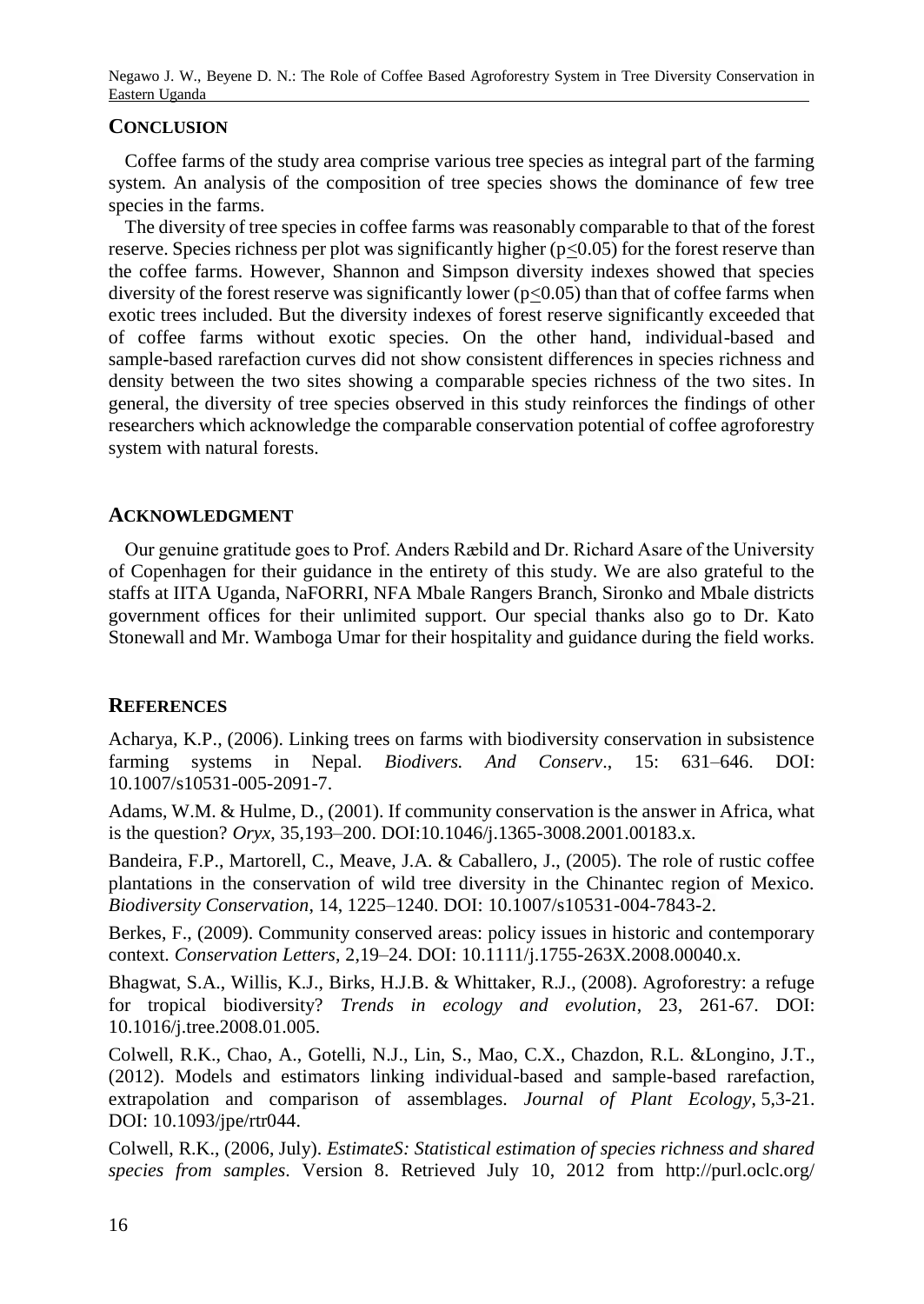estimates.

Correia, M., Diabaté, M., Beavogui, P., Guilavogui, K., Lamanda, N. & de Foresta, H., (2010). Conserving forest tree diversity in GuinéeForestière (Guinea, West Africa): the role of coffee-based agroforests. *Biodiversity and Conservation*, 19 (6), 1725-1747. DOI:10.1007/s10531-010-9800-6.

Curtis, J.T. & McIntosh, R.P., (1950). The interrelations of certain analytic and synthetic phytosociological characters. *Ecology*, 31,434-455. DOI: 10.2307/1931497.

DeClerck, F.A.J., Chazdon, R., Holl, D.K., Milder, J.C., Martinez-Salinas, A., Imbach, P., Canet, L. & Ramos, Z., (2010). Biodiversity conservation in human-modified landscapes of Mesoamerica: Past, present and future. *Biological Conservation*, 143: 2301–2313. DOI: 10.1016/j.biocon.2010.03.026.

Donald, P.F., (2004). Biodiversity impacts of some agricultural commodity production systems. *Conserv. Biol*., 18,17–37. DOI: 10.1111/j.1523-1739.2004.01803.x.

Escalante, E. E., (1985). Coffee and Agroforestry in Venezuela. *Agroforestry Today*, July-December, 5-7.

Gotelli, N.J. & Colwell, R.K., (2001). Quantifying biodiversity: procedures and pitfalls in the measurement and comparison of species richness. *Ecology Letters*, 4, 379-391. DOI: 10.1046/j.1461-0248.2001.00230.x.

Katende, A.B., Birnie, A. & Tengnas, B., (1995). *Useful trees and shrubs for Uganda*. Nairobi: Regional Soil Conservation Unit.

Klein, A.M., Cunningham, S.A., Bos, M. & Steffan-Dewenter, I., (2008). Advances in pollination ecology from tropical plantation crops. *Ecology*, 89,935–943. DOI: 10.1890/07-0088.1.

Lopez-Gomez, A.M., Williams-Linera, G., Manson, R.H., (2008). Tree species diversity and vegetation structure in shade coffee farms in Veracruz, Mexico. *Agriculture, Ecosystems & Environment,* 124 (3-4), 160-172. DOI:10.1016/j.agee.2007.09.008.

Mbale District Local Government, (2010). *Five Year District Development Plan* (2010/2011-2014/2015). Mbale: Mbale District Planning Unit.

McNeely, J.A. & Schroth, G., (2006). Agroforestry and biodiversity conservation – traditional practices, present dynamics, and lessons for the future. *Biodiversity Conservation*, 15,549–554. DOI: 10.1007/s10531-005-2087-3.

Muschler, R.G., (1997). Efectos de sombra de Erythrinapoeppigianasobre Coffeaarabica vars. Caturra y Catimor. In *Memoriasdel XVIII SimposiumLatinoamericano de Cafeticultura, September 1997* (pp. 157-162). San Jose, Costa Rica.

Peeters, L.Y.K., Soto-Pinto, L., Perales, H., Montoya, G. & Ishiki, M., (2003). Coffee production, timber, and firewood in traditional and Inga-shaded plantations in Southern Mexico. *Agriculture, Ecosystems and Environment*, 95(2), 481–493. DOI: 10.1016/S0167-8809(02)00204-9.

Perfecto, I., Rice, R.A., Greenberg, R. & Van der Voort, M. E., (1996). Shade Coffee: A Disappearing Refuge for Biodiversity. *BioScience*,46(8), 598-608. DOI: 10.2307/1312989.

Schroth, G., Dan Foneseca, A.B., Harvey, C. A., Gascon, C., Vasconcelos, H. L. & Izac, A. N., (2004). *Agroforestry and biodiversity conservation in tropical landscapes.* Washington, DC:Island Press.

Sorensen, T., (1948). A method of establishing groups of equal amplitude in plant sociology based on similarity of species content. *Acta K. DanskeVidensk. Selsk. Biol. Skr*. 5, 1-34.